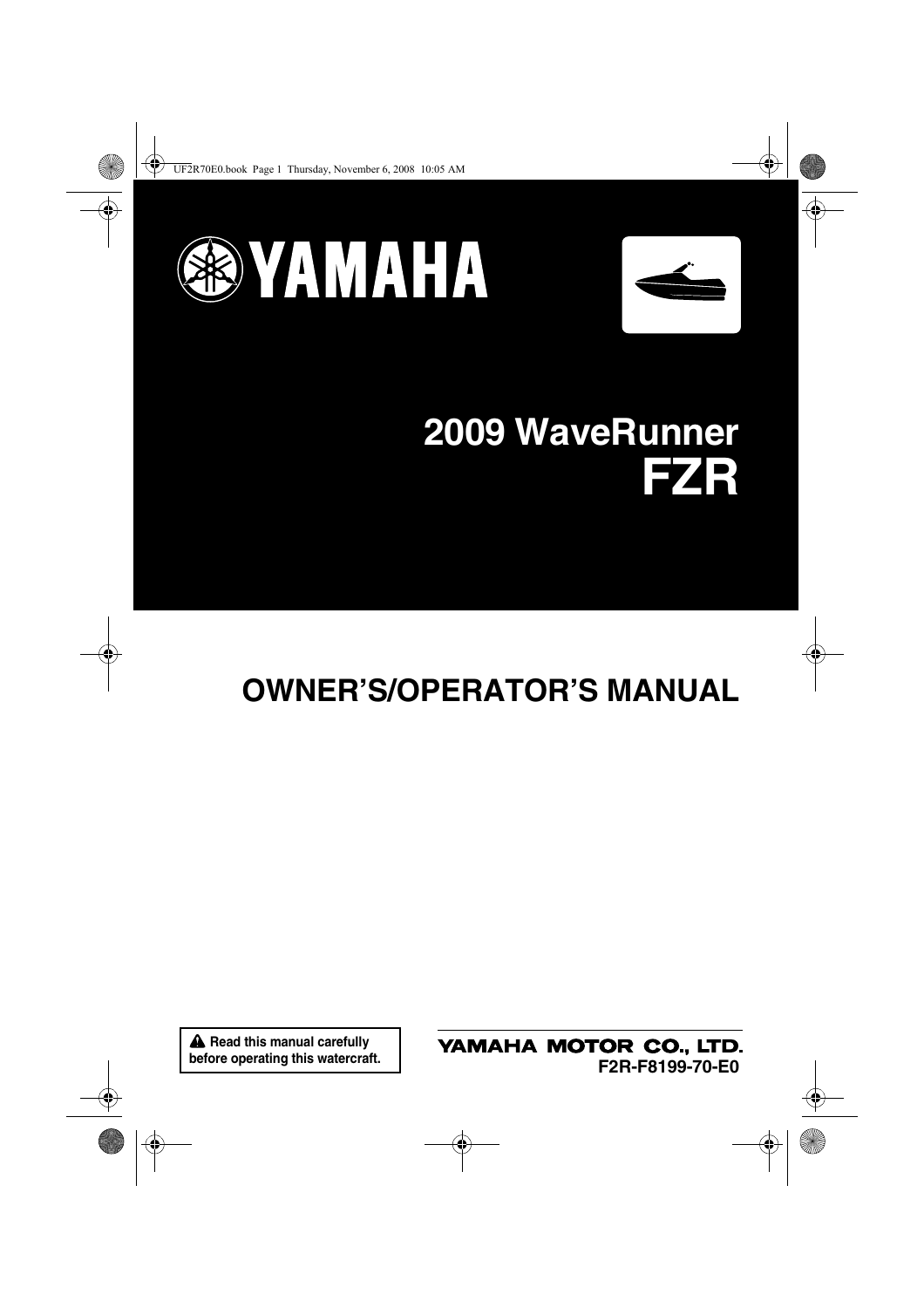**Read this manual carefully before operating this watercraft. This manual should stay with the WaveRunner if it is sold.**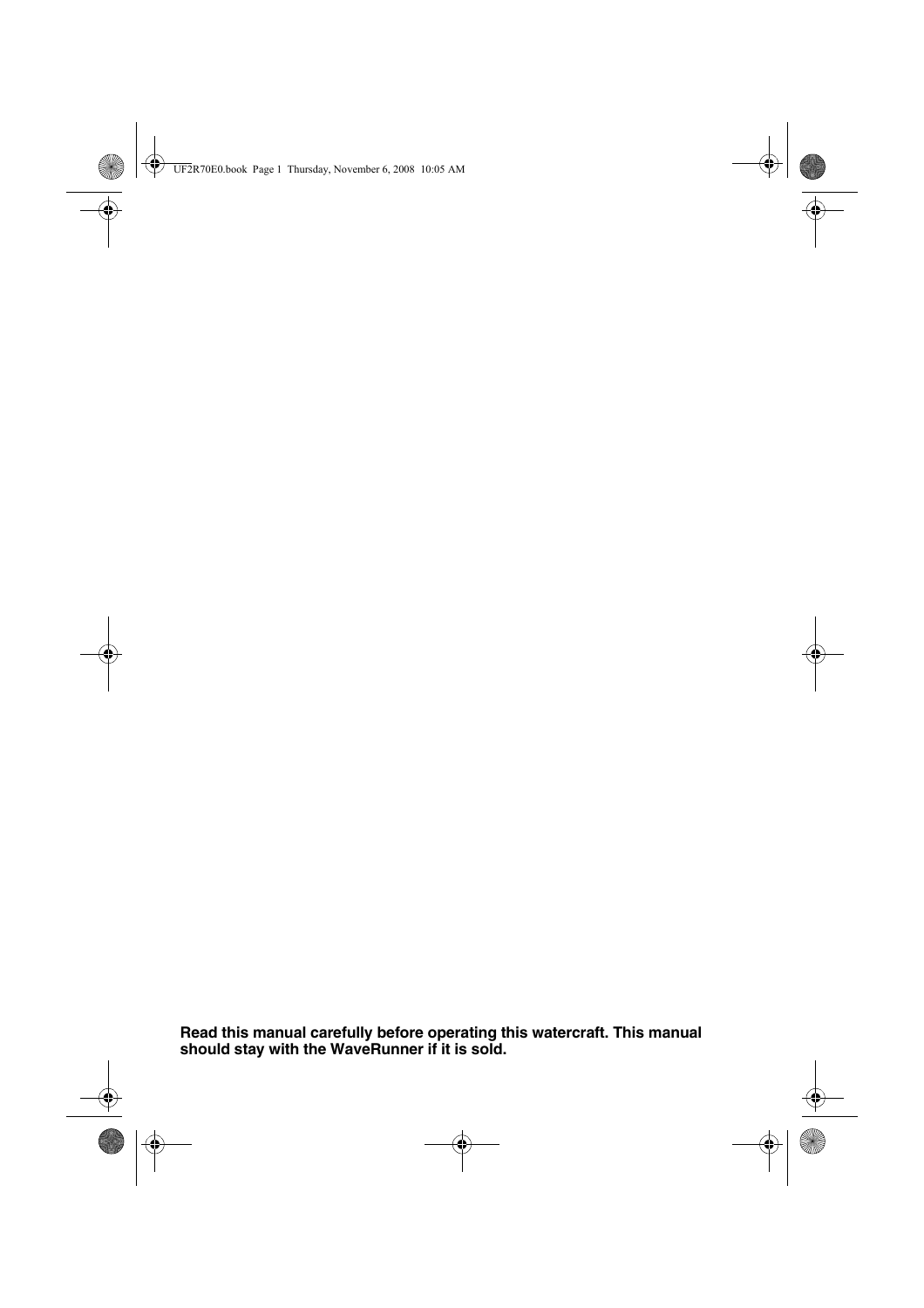EJU37550

## **Declaration of Conformity for Personal Watercraft (PWC) with the requirements of Directive 94/25/EC as amended by Directive 2003/44/EC**

**Name of Notified Body for exhaust emission assessment:** Luxcontrol SA Revision No: **Name of PWC manufacturer:**  YAMAHA MOTOR CO., LTD. **Address:** 2500 Shingai **Town:** Iwata, Shizuoka **Post Code:** 438-8501 **Country:** Japan **Name of Authorized Representative** (if applicable)**:**  YAMAHA MOTOR EUROPE N.V. **Address:** Koolhovenlaan 101 **Town:** Schiphol-Rijk **Post Code:** 1119 NC **Country:** The Netherlands **Name of Notified Body for noise emission assessment:** Luxcontrol SA **Address:** 1, avenue des Terres Rouges BP 349 **Town:**Esch-sur-Alzette **Post Code:** L-4004 **Country:** Luxembourg **ID Number:** 0882

**Address:** 1, avenue des Terres Rouges BP 349

**Town:** Esch-sur-Alzette **Post Code:** L-4004

**Country:** Luxembourg **ID Number:** 0882

**ECtype-examination Certificate number** (if applicable)**:** LC\*2003/44\*10026